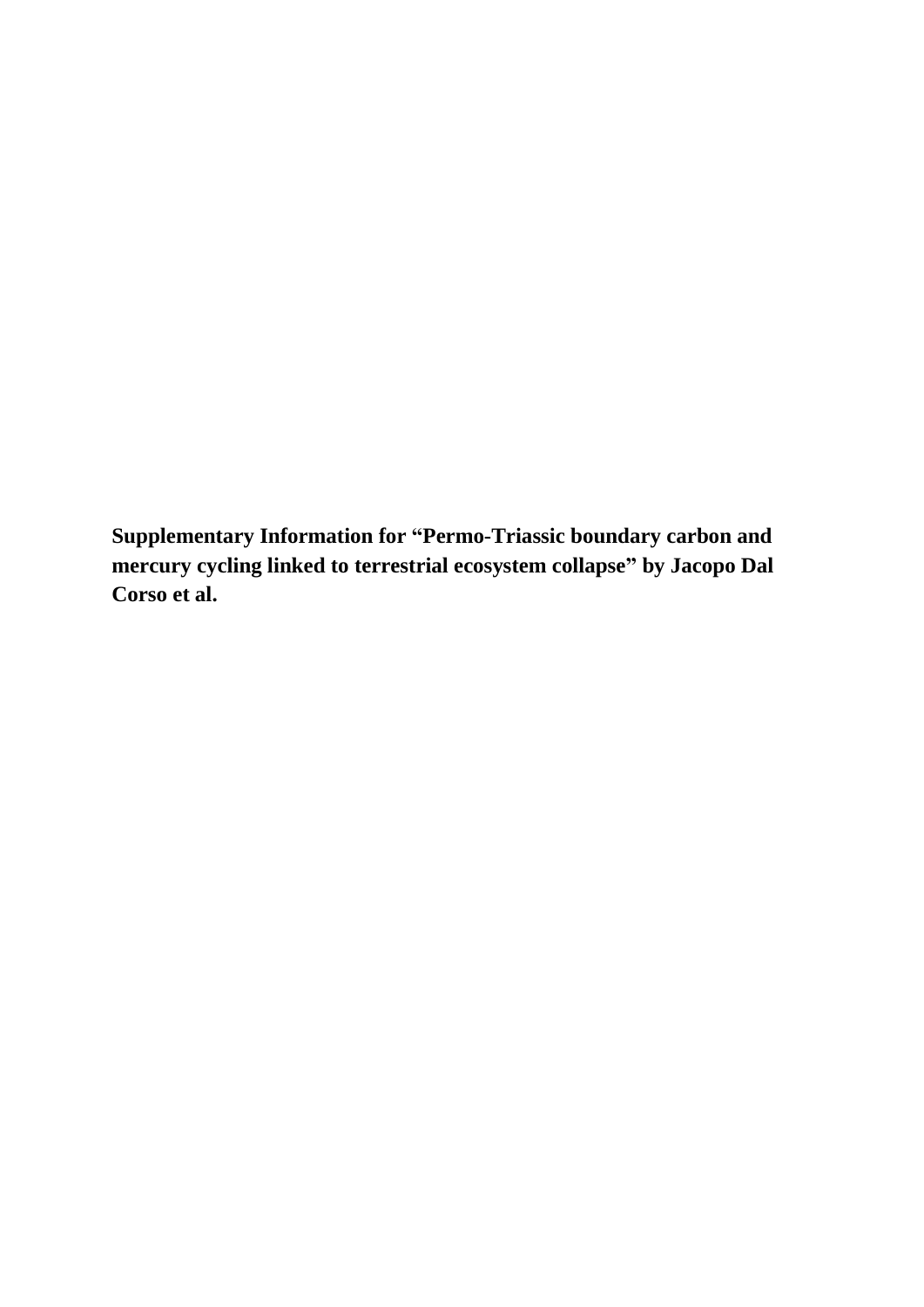## **Supplementary Note 1**

We explore a third scenario in Supplementary Figure 1 where instead of adding a biosphere pulse to scenario I, we instead add a pulse of additional volcanism. The timeframe is assumed to be the same as the biosphere pulse and the magnitude is chosen to match the Hg record in panel C. This scenario can produce a Hg/TOC record that agree with data, however the  $\delta^{202}$ Hg record does not show any decline in shallow water as the Hg source remains atmospheric, and the required increase in Hg degassing is extreme and around an order of magnitude more than required in scenario II. This is because an atmospheric Hg signal is much more diluted when it reaches nearshore sediments than a riverine signal. Similarly, this scenario fails to reproduce the nadir in carbonate  $\delta^{13}C$ .